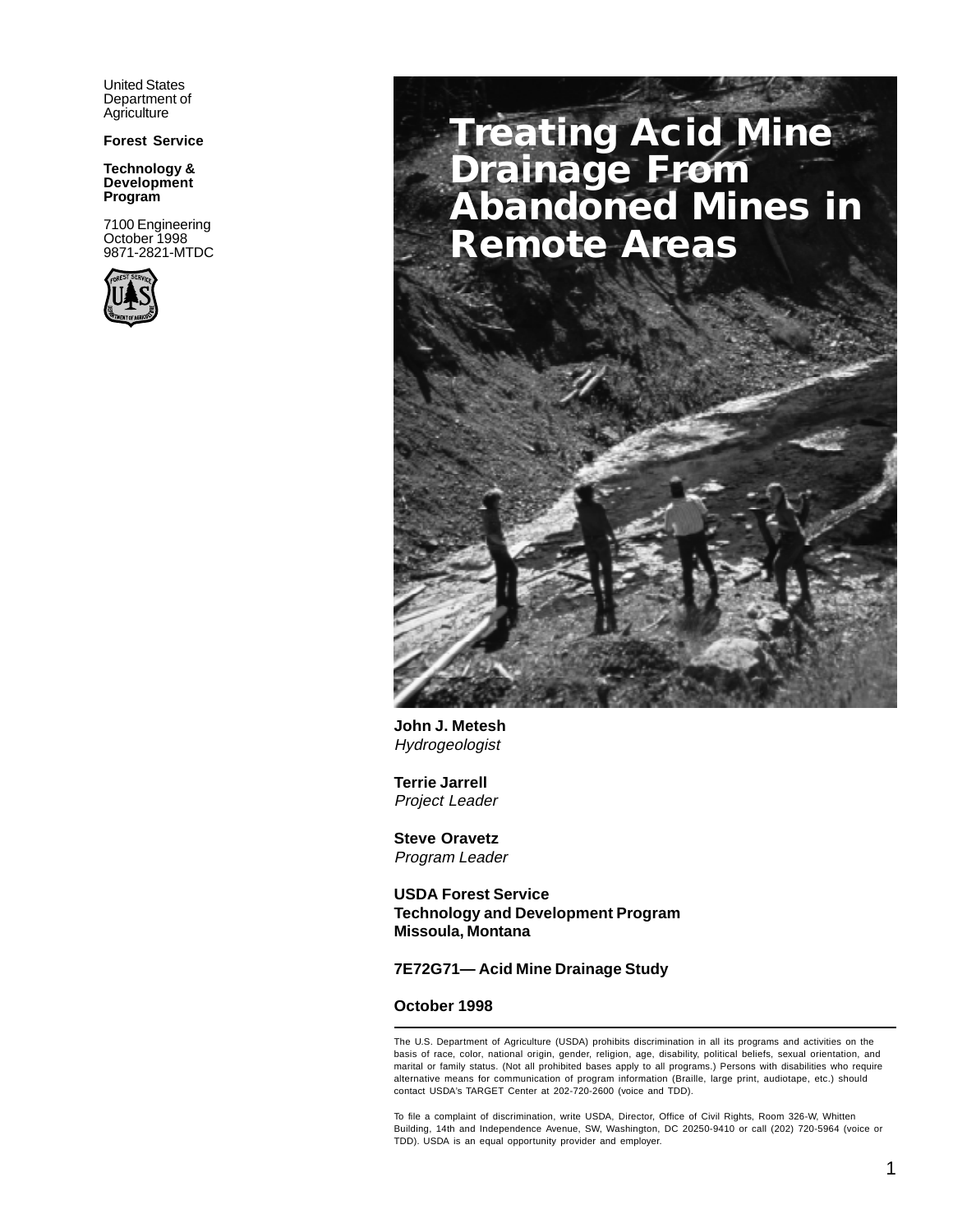# **Contents**

|                                                      | 3  |
|------------------------------------------------------|----|
|                                                      | 4  |
|                                                      | 5  |
|                                                      | 6  |
|                                                      |    |
| Alkaline Amendments 7                                |    |
|                                                      |    |
|                                                      | 8  |
|                                                      |    |
|                                                      | 8  |
|                                                      |    |
|                                                      | 9  |
|                                                      | 9  |
|                                                      |    |
|                                                      | 10 |
|                                                      | 11 |
|                                                      | 11 |
|                                                      | 11 |
| Planning to Control AMD at Current or Proposed Mines | 14 |
|                                                      | 15 |
|                                                      | 16 |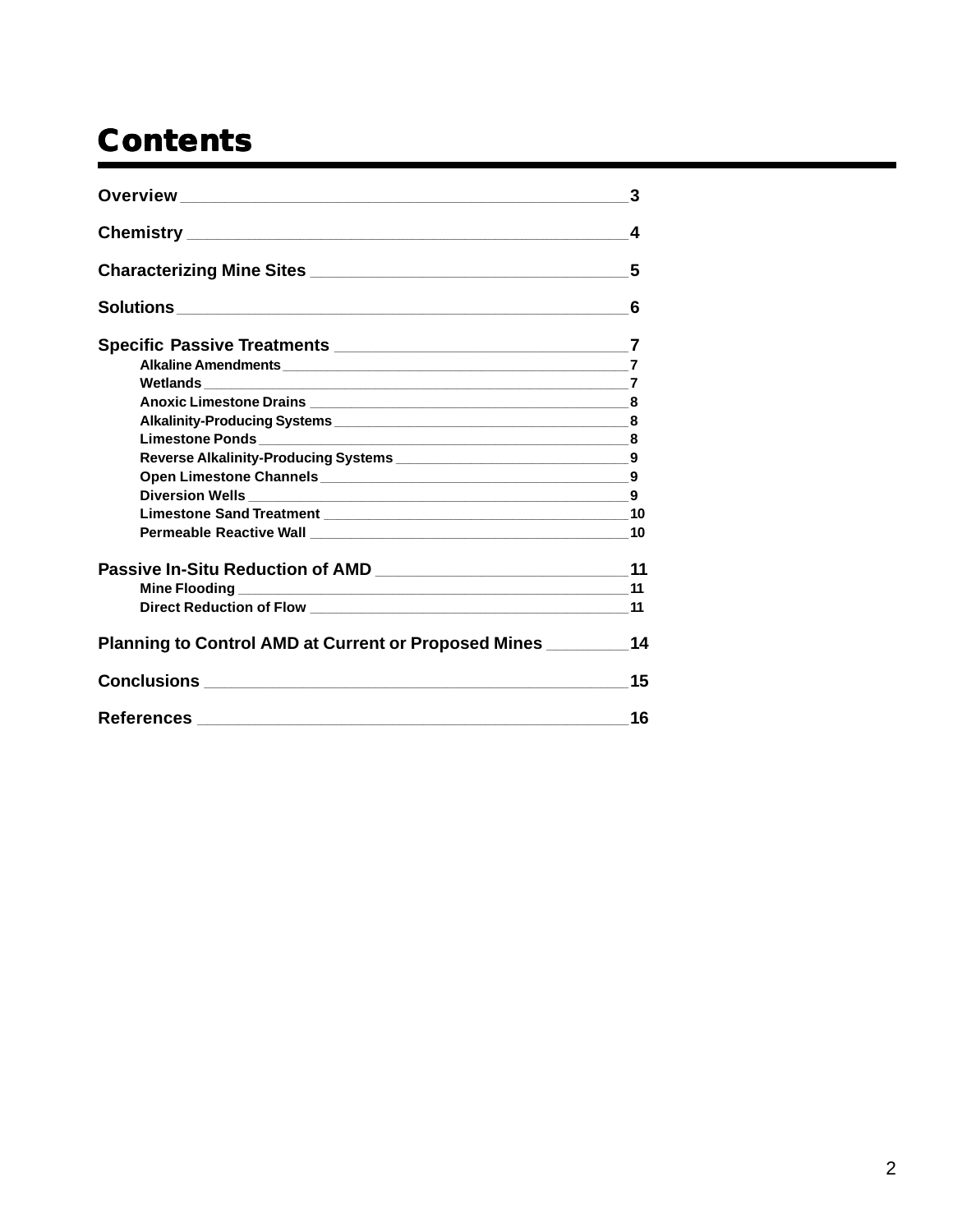## **Overview**

 $etween 20,000 and 50,000 mines$ generate Acid Mine Drainage (AMD) on USDA Forest Service lands, affecting approximately 14,000 miles of streams (Benner and others 1997). The majority of the AMD comes from inactive or abandoned mines. Consequently, there is limited funding for treatment and surface and groundwater resources are continually contaminated (Skousen and others 1996b).

Underground mining often requires draining (passive removal) or pumping (active removal) of groundwater so ore can be removed. Continued dewatering of the sulfide ore body and surrounding material creates the conditions for AMD production: a continuous supply of water, oxygen, and exposed sulfide minerals. In addition, groundwater flow near the underground openings is altered. The volume of an aquifer affected depends on the dimensions of the mine (its shape, depth, volume, and so forth), the premining transmissivity of the ore body and surrounding country rock, and the enhanced transmissivity of the rock near the openings. Each of these factors, along with preexisting conditions, such as groundwater recharge rates, will determine the quality and quantity (if any) of the discharge after mining. The stability of the workings after mining is an additional consideration. Few adits remain open for more than a few years. The stability of deeper workings depends on rock quality and the mining methods used.

Any type of abandoned mine can be hard to treat. Abandoned underground mines may have cave-ins and flooding, restricted access, and unreliable mine maps. Abandoned surface mines may have huge volumes of spoil, often of unknown composition and hydrology (Ziemkiewicz and Skousen 1996). Rehandling and mixing alkalinity into the backfill of surface mines and tailings is generally prohibitively expensive. Sites can generate AMD for more than 100

 $\overline{\phantom{0}}$ 

years, making active treatment prohibitively expensive. These problems have been considered so intractable that they have only recently been addressed.

Passive systems can treat AMD to varying degrees at lower capital and operating costs than conventional treatment plants, and they can be installed at abandoned mines and in remote locations (Eger and Wagner 1995). Because they take advantage of natural processes to improve contaminated water conditions (Hedin and others 1994), they should not require significant operation and maintenance. However, they will still need some attention.

This report summarizes literature about many different types of mines and AMD problems. We have used the summary to determine remediation steps that offer the greatest chance of success for remote, inactive mines that produce flows of less than 20 gallons per minute.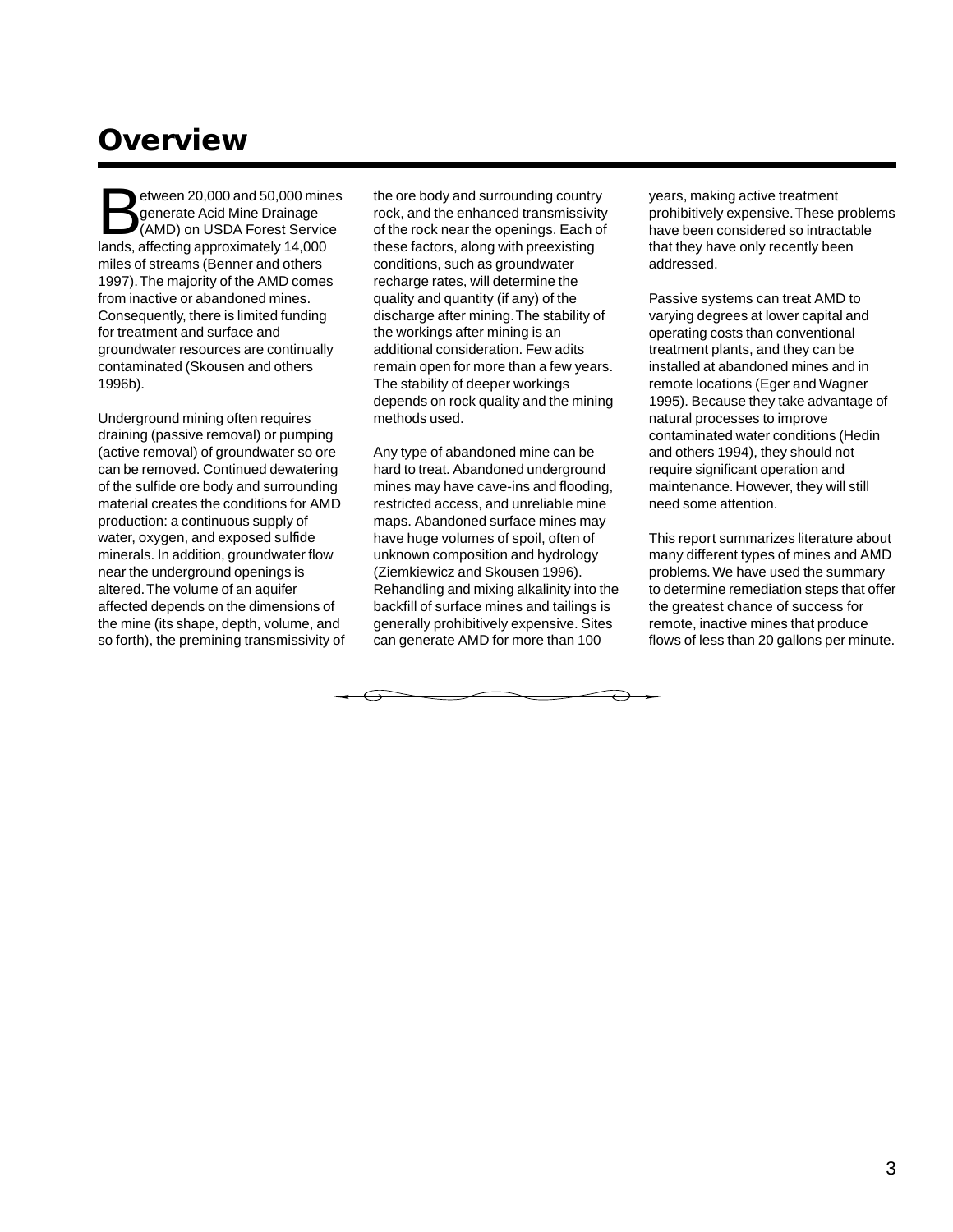# **Chemistr Chemistry**

cidic drainage is a natural process that becomes accelerated and intensified by mining. When rock is exposed to weathering, it will release minerals as it comes into equilibrium with its environment (Brick 1998). Any dissolved metal leached from the rock will hydrolyze when it comes into contact with water, and will produce acid (Brick 1998). However, the primary metal related to AMD is iron. Combined with sulfate and/or sulfide, iron can cause real problems.

Pyrite, an iron sulfide found in both coal and metal mines, has the potential to produce more acid than any other mineral. It can produce 16 units of acid for each unit of pyrite (Brick 1998).

In a natural environment, the process in which rock becomes exposed to weathering and releases minerals is very slow (DeLuca 1997). Mining accelerates this process by exposing a tremendous amount of rock to

weathering in an extremely short period of geologic time. In addition, rock is pulverized in the mining process. This allows more surface area to come into contact with water, and increases the chance that the water will pick up metals (Brick 1998).

Bacteria can add to the problem by significantly speeding up the reaction time. If there were no bacteria in the system, it would take close to 15 years for ferric iron to produce acid (Brick 1998). However, the presence of bacteria will shorten the reaction time down to 8 minutes (Brick 1998).

When mine water has a pH greater than 4.5, it can neutralize acid and is said to contain alkalinity (Hedin and others 1994). Alkalinity can result from hydroxyl ions (OH), carbonate, silicate, borate, organic ligands, phosphate, and ammonia. The primary source of alkalinity in water is dissolved carbonate, which can exist in the bicarbonate or carbonate form (Hedin and others 1994). Both can neutralize proton acidity.

Alkalinity and acidity are not mutually exclusive terms. When water contains both mineral acidity and alkalinity, a comparison of the two determines whether the water is net alkaline (alkalinity greater than acidity) or net acidic (acidity greater than alkalinity) (Hedin and others 1994). Net alkaline water contains enough alkalinity to neutralize the mineral acidity associated with metals such as dissolved iron and manganese. As these metals react to become more neutral, the proton acidity that is produced is also neutralized.

However, if the mine rock contains more acid-generating minerals than alkaline materials, the alkaline materials will eventually be used up, and the water acidity will increase (Durkin and Herrmann 1996). This process can last for weeks, months, or centuries until the minerals completely oxidize and the rock comes into equilibrium (Durkin and Herrmann 1996). At that point, the water will regain a more neutral pH.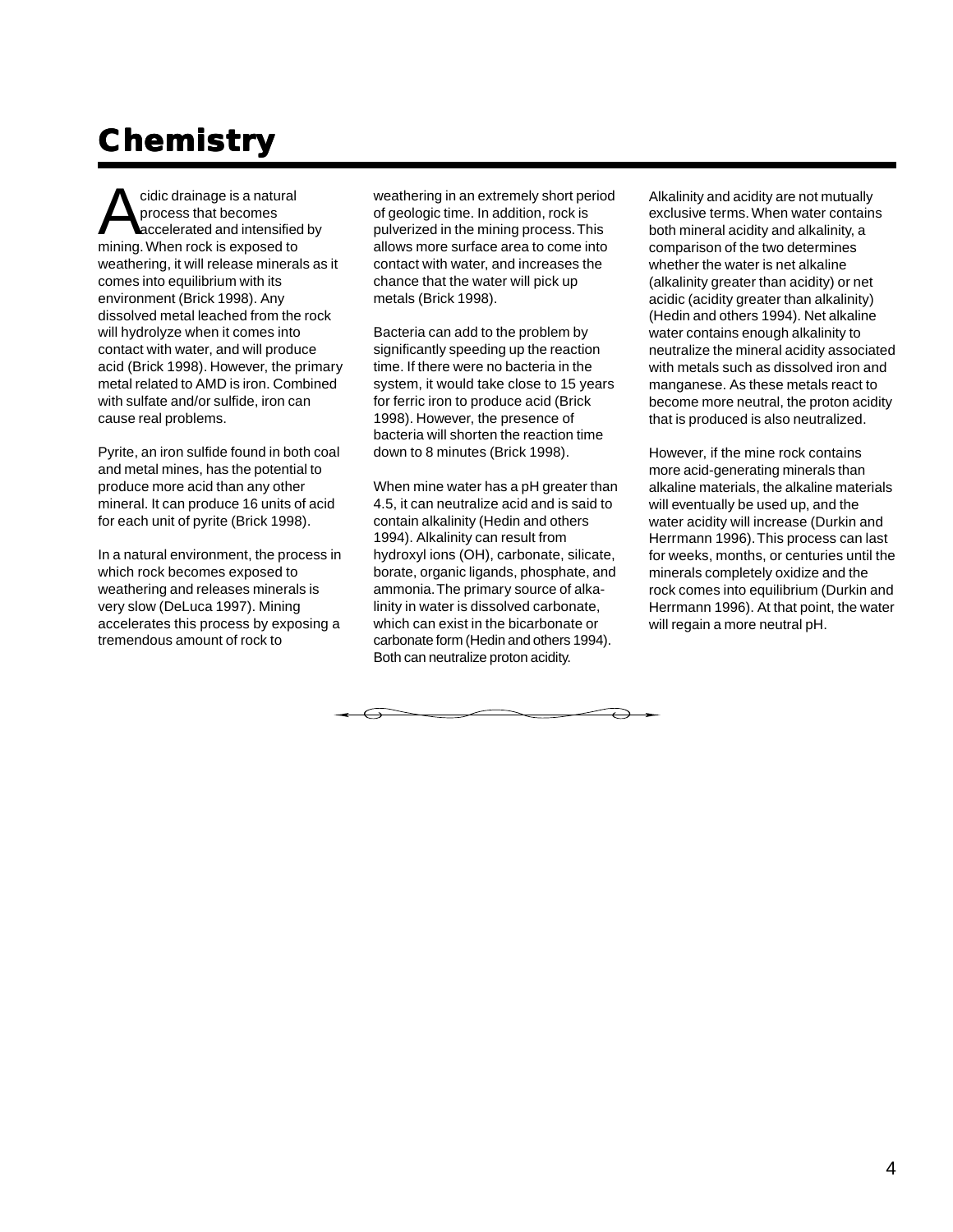## **Characterizing Mine Sites Characterizing Mine**

The first step in the remediation process is to characterize the site in terms of premining conditions, the nature of mine development, and its present or potential environmental effect on land downstream from the site (Robertson 1996). Characterizing a mine site can be divided into three steps:

#### **• Planning**

Define the potential concerns for the site and the problems to consider.

Determine the information needed.

#### **• Investigation**

Establish a set of techniques for investigating the site.

Evaluate existing information to determine the additional information needed.

#### **• Evaluation**

Quantify potential issues to determine the real problems.

Evaluate alternative control measures to solve the problems.

Conduct a cost/benefit evaluation to decide the best remediation measure for the cost.

Throughout the investigation, the investigator must recognize new concerns as they appear and evaluate their significance. Since some site specifics (such as slope, water chemistry, and land available for treatment) may rule out certain types of treatment, the investigator should also consider the treatment options and assess which options may be employed at the site (Robertson 1996).

Instead of concentrating on the downstream environmental impacts, the site investigator should carefully assess the acid-generating conditions of the potential source material (Robertson 1996). Once the source material has been remediated, the downstream impacts may be able to take care of themselves.

If at all possible, the investigator should determine the background metal levels before mining. This can be done by looking at a similar drainage that has not been mined. Knowing background levels is important because the water should usually be cleaned up to its premining standard, if feasible. In general, when background metal levels exceed clean water standards, the regulatory agencies will take that into account, and will require the background levels to be the standard for that site.

The investigator should look at the site material, any surface pools, any seeps at the toe of the wastes, and at the

surface runoff. The site should be looked at in the spring when the flushing is the greatest, in midsummer when staining is most apparent, and at first snowfall when hot spots can be observed. Signs to look for include staining or precipitates, dead fish or vegetation, melting snow, or steaming vents.

Initial water analyses should include pH, conductivity, alkalinity, iron, manganese, and acidity measurements (Hedin and others 1994). If an anoxic limestone drain is being considered, the acidified sample should also be analyzed for ferric iron and aluminum. A field measurement of dissolved oxygen (DO) should be made. Tailings samples should be tested for low paste-pH and high conductivity. Paste-pH helps determine the pH a soil or rock will generate as it weathers. Materials with low paste-pH will generate acid.

Since both the flow rate and the chemical composition of a discharge can vary seasonally and in response to storm events, the discharge flow rates and water quality should be measured in different seasons and under representative weather conditions. This will allow the passive treatment system to be designed for operation during all weather conditions (Hedin and others 1994).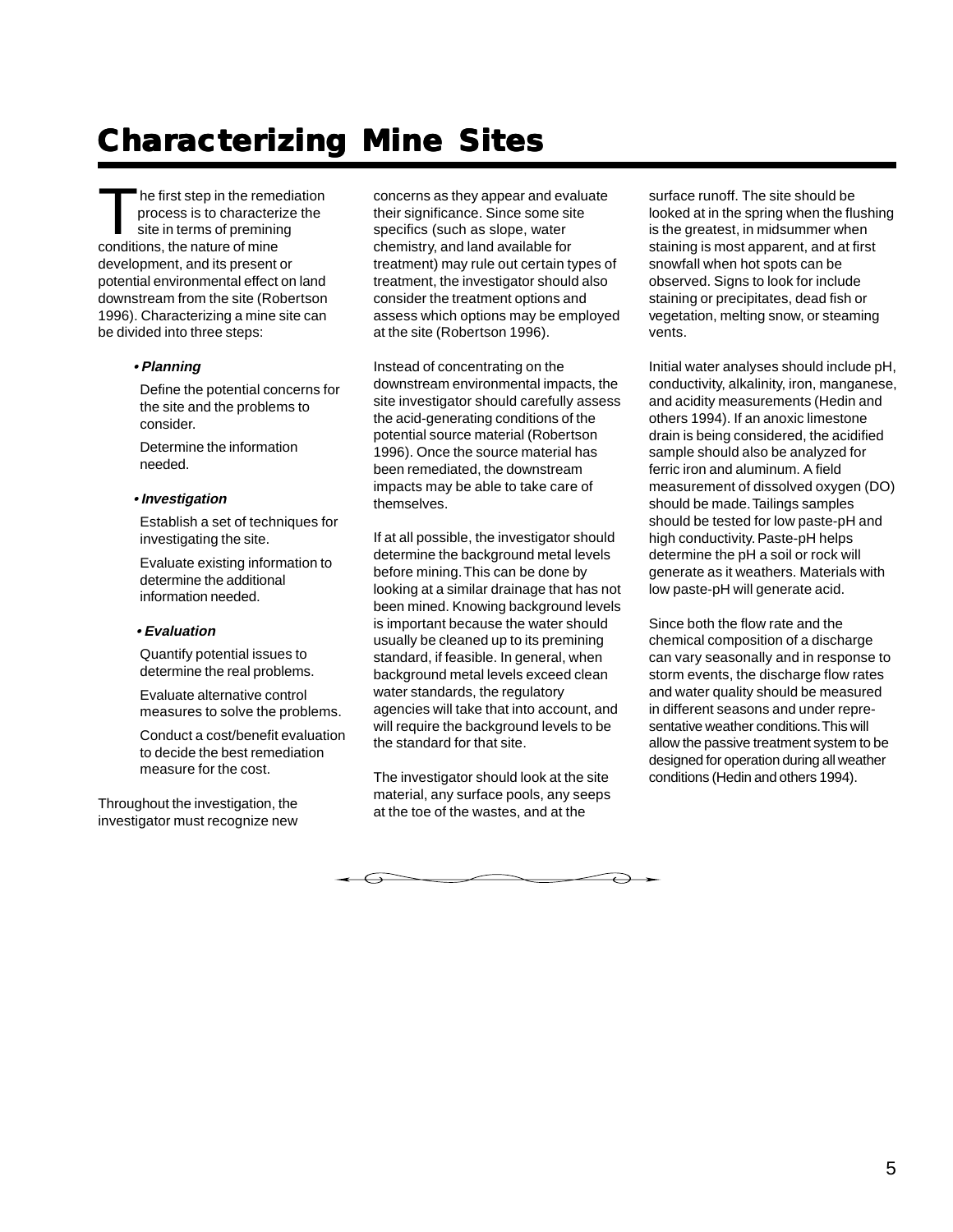## **Solutions**

assive treatment systems offer a low-cost, low-maintenance solution to AMD problems. While they will not always provide effluent that meets water quality regulations, they will improve the water quality, which is the main goal of treating AMD from abandoned mines.

Active treatment of mine drainage requires precipitating metal contaminants from the water and neutralizing acidity (Hedin and others 1994). Passive treatment differs from active treatment by distinguishing between these two objectives. It is possible to passively remove iron contaminants from mine water, but have little effect on the mine water acidity (Hedin and others 1994). Alternatively, it is possible to passively add neutralizing capacity to acidic mine water without decreasing metal concentrations. Depending on the site, meeting only one of these objectives may be necessary.

Given the right site conditions, the passive system can be designed to meet water quality standards in most cases. In general, systems that are not 100% effective are improperly designed, are undersized, or both (Hedin and others 1994). Operational problems can be attributed to inadequate design, unrealistic expectations, pests, inadequate construction methods, weather, or other natural problems (Hedin and others 1994). If properly designed and constructed, a passive treatment system can be operated with a minimum amount of attention and money.

The cost of a passive treatment system depends primarily on the amount of land needed for the system. Because passive systems rely on processes that are slower than conventional treatment, they require longer retention times and larger areas to achieve similar results (Hedin and others 1994).

Each passive treatment has an area of application. It is difficult to achieve water quality standards by passive treatment with any one system (Ziemkiewicz and others 1997). However, coupling systems could produce the desired results (Ziemkiewicz and others 1997). Four main components create acid mine drainage: water, oxygen, bacteria, and sulfides. Methods to control AMD often target one of these variables (Marcus 1997). If one variable can be removed or reduced, the problem is reduced. This can often be achieved by manipulating the site hydrology or by adding an alkaline agent. Although it is possible to remove the bacteria, they are extremely resilient, and will come back in a very short time (Brick 1998). Repeated applications of bactericide and/or application of a time-release bactericide may be able to remove the bacteria, but this treatment is still in the testing phase (Ziemkiewicz and Skousen 1996).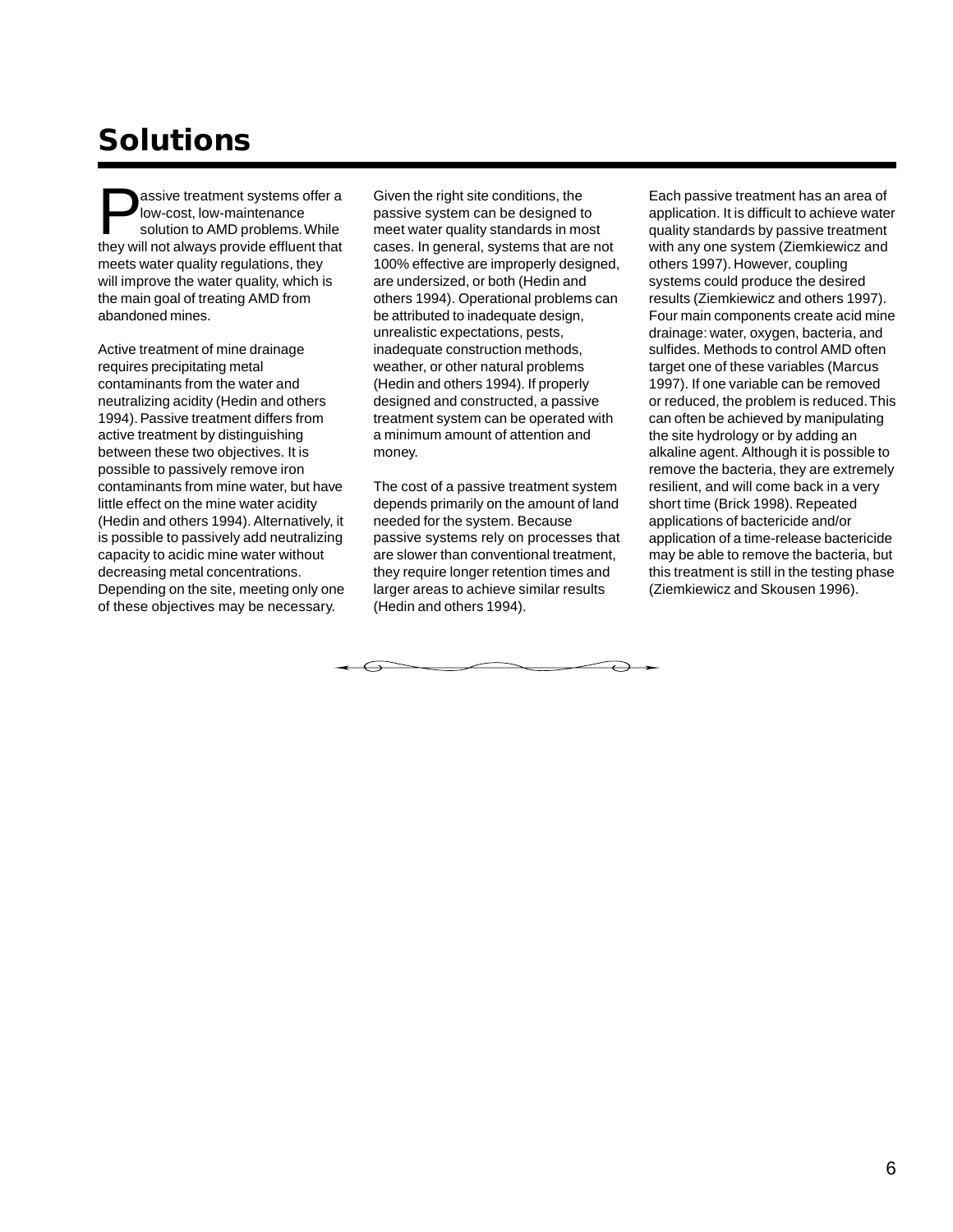## **Specified Passive Treatments**

### **Alkaline Amendments**

For waters that have a net acidity greater than zero, the treatment design needs to incorporate systems that add alkalinity (Hedin and others 1994). While several different types of alkaline amendments can reduce mine water acidity, a couple of them are most suited for low-flow, remote mine sites (Ziemkiewicz and Skousen 1996).

Limestone is the most commonly used alkaline amendment. It is generally the least expensive and it has a very high neutralization capability. It can be used in almost any application. Its only downfall is that it has no cementing properties, preventing it from being used as a barrier.

Kiln dust is another very good amendment. It mainly consists of unreacted limestone, but it can absorb

aaaaaaaaaaaaaaaaaa aaaaaaaaaaaaaaaaaaaaaaaaaaaaaaaaaaaaaaaaaaaaaaa

moisture and sets up as hard as a rock. It is widely used as a stabilization and barrier material.

The third amendment is phosphate, which works almost as well as limestone. Unless there is a source of phosphate near the mine site, it can be a very expensive amendment. If there is a local source of phosphate, it may be more cost-effective than limestone.

### **Wetlands**

Wetlands can reduce AMD through physical, chemical, and biological processes. The physical processes, such as filtration and sedimentation, are important in removing particulate metals. The chemical and biological processes remove dissolved metals (Eger and others 1996). Wetlands mainly remove metals through adsorption to organic substrates, and through bacteria (Skousen and others 1996b). Because plant uptake accounts for only about 10% of the metal removal, plants are considered optional.

Acid mine drainage should not be routed into a natural wetland for treatment. Instead, a wetland should be constructed to meet the needs of AMD treatment. A natural wetland may or may not meet those needs, and may cause more problems than it solves. In addition, it is illegal to intentionally pollute a wetland.

Two types of wetlands are used for AMD treatment: aerobic (Figure 1) and anaerobic (without oxygen, Figure 2). The aerobic wetlands collect water and provide residence time. Anaerobic



Figure 2—Basic anaerobic wetland design (from Skousen and others 1996a).

wetlands generally contain a layer of limestone on the bottom. When mine water contains dissolved oxygen (DO), ferric iron, or aluminum, or is net acidic, construction of an anaerobic wetland is recommended (Hedin and others 1994). The limestone in an anaerobic wetland will raise the pH and decrease the residence time required to treat AMD. If DO, ferric iron, or aluminum is present, the limestone can become armored, limiting its effectiveness. In such cases, the limestone needs to be placed so that it is anaerobic to prevent armoring.

The processes going on at the bottom of the wetland are what makes the wetland so effective at treating mine water. Both types of artificial wetland have a constructed substrate that will pull out most of the minerals and elevate the pH (Eger 1994). The two best materials to use for the substrate are fairly fresh municipal compost or cow



Figure 1—Basic aerobic wetland design (from Skousen and others 1996a).

manure mixed with hay. Other types of substrate material include mushroom compost, log yard waste, and peat moss (Skousen 1997).

Two problems must be recognized when using wetlands for remediation. Due to seasonal variation, the acid removal rate is not consistent (Hedin and others 1994). No design corrections are available now to solve this problem. Also, the rates of acid reduction/metal removal will decrease over time (Eger and Wagner 1995) as the substrate becomes filled with metals. However, if the input flows are low and periodic maintenance is performed, wetlands can provide long-term treatment of mine drainage (Eger and others 1994).

For wetlands to remove metals, the mine water needs to be held for 20 to 40 hours (Cohen 1996). If the mine water pH is below 5, the residence time should be 40 hours. If the pH is nearly neutral, the mine water needs approximately 20 hours of residence time. The final design and construction decisions will be based on the flow rate to be treated, the loading rates of the metals, and the space available (Skousen and others 1996b).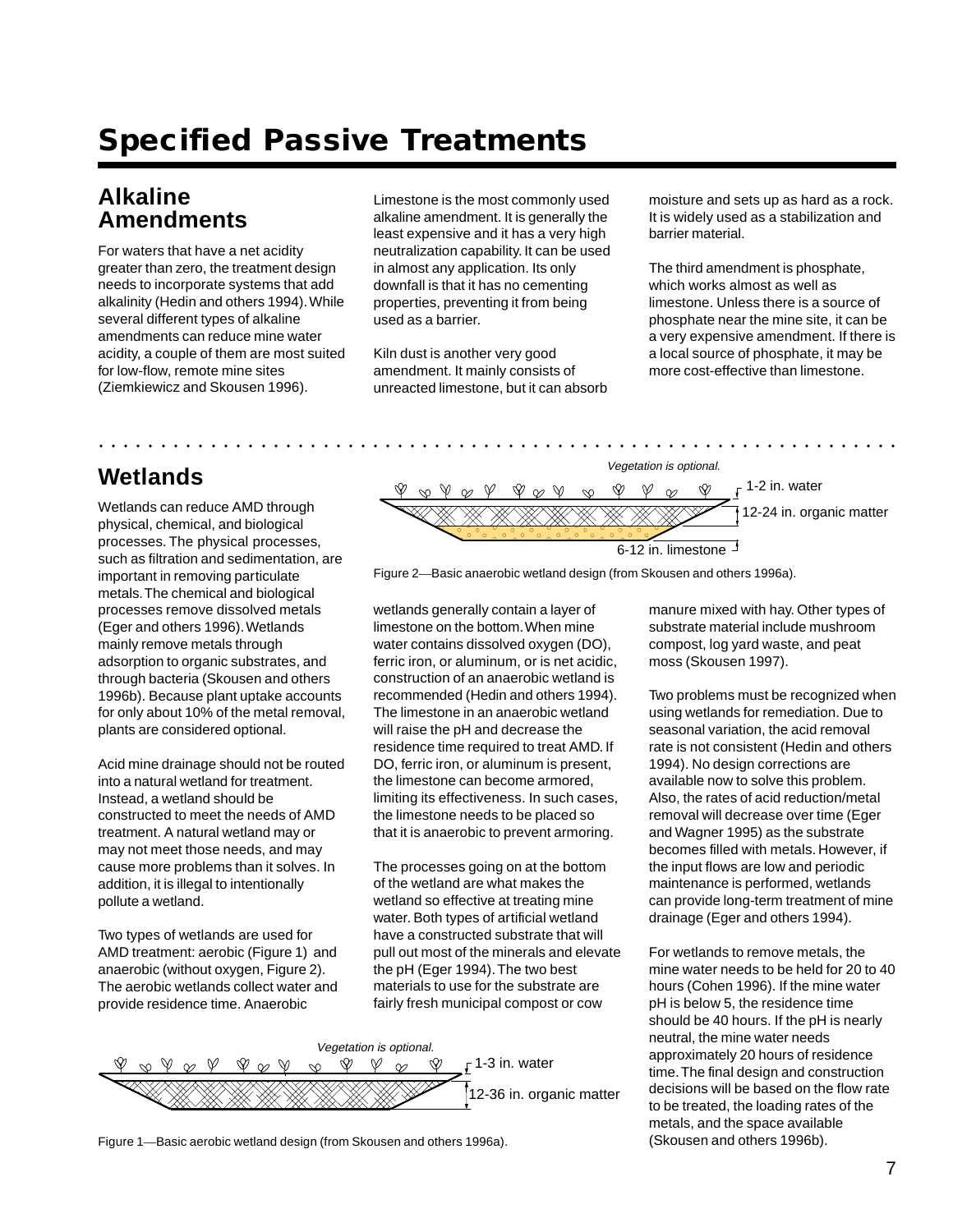### **Anoxic Limestone Drains**

Anoxic Limestone Drains (ALD's) are trenches of buried limestone into which mine water is diverted (Figure 3, Skousen and others 1996b). Often the limestone is covered in plastic and buried to limit the amount of oxygen in the system (Hedin and others 1994). ALD's also allow carbon dioxide to build up in the system. This is a benefit because higher levels of carbon dioxide allow more alkalinity to be added to the AMD (Hedin and others 1994). The AMD must meet specific parameters for the ALD to work properly. The DO, ferric iron, and aluminum should be under 1mg/L; if they are not, the risk of premature failure increases (Hedin and others 1994).

In theory, an ALD that will last for 30 years requires 30 tons of baseball-sized limestone for each gallon per minute of flow (Hedin and others 1994). Because the oldest operating ALD's are only 7 years old, no one knows if the limestone will actually last for 30 years. Regardless, the ALD must be large enough to detain the mine water for about 14 hours to allow the reactions to

occur. If possible, the water should be aerated as soon as it leaves the ALD and be directed to an aerobic pond or wetland.



Figure 3—Basic limestone trench design (from Skousen and others 1996a).

### **Alkalinity-Producing Systems**

Alkalinity-Producing Systems (APS) are a combination of an ALD and an anaerobic wetland. The limitations that dissolved oxygen places on ALD design can be eliminated in an APS by combining open water and a substrate with a high organic content overlying a limestone treatment zone (Kepler and McCleary 1994). The APS design provides a relatively sound assurance that the AMD contacting the limestone will be anoxic (Figure 4).

In designing an APS system, the sizing calculations can be based upon the pH and buffering capacity of the AMD (Kepler and McCleary 1994). The initial component of an APS system is generally a settling pond. The pond

aaaaaaaaaaaaaaaaaa aaaaaaaaaaaaaaaaaaaaaaaaaaaaaaaaaaaaaaaaaaaaaaa

allows the mine water to use up its alkalinity buffer and remove some of the metals. When the water goes through the APS, the water is further neutralized and more of the metals are removed.



Figure 4—Basic alkalinity-producing system design (from Skousen and others 1996a).

### **Limestone Ponds**

Limestone ponds provide a solution for places that have room to treat AMD as it comes from a seep or spring (Skousen and others 1996a). Limestone is placed in the bottom of the pond and the water flows up through the

aaaaaaaaaaaaaaaaaa aaaaaaaaaaaaaaaaaaaaaaaaaaaaaaaaaaaaaaaaaaaaaaa



limestone (Figure 5). The pond's size and design are based on the topography of the area and the water that emanates from the ground. The pond should retain the water for 1 to 2 days to enable the limestone to dissolve and to keep the seep and the limestone underwater. The pond should be built to hold 3 to 10 feet of water, to contain 1 to 3 feet of limestone at the bottom, and to keep the seep and limestone under water (Skousen 1997).

Figure 5—Basic limestone pond design (from Skousen and others 1996a).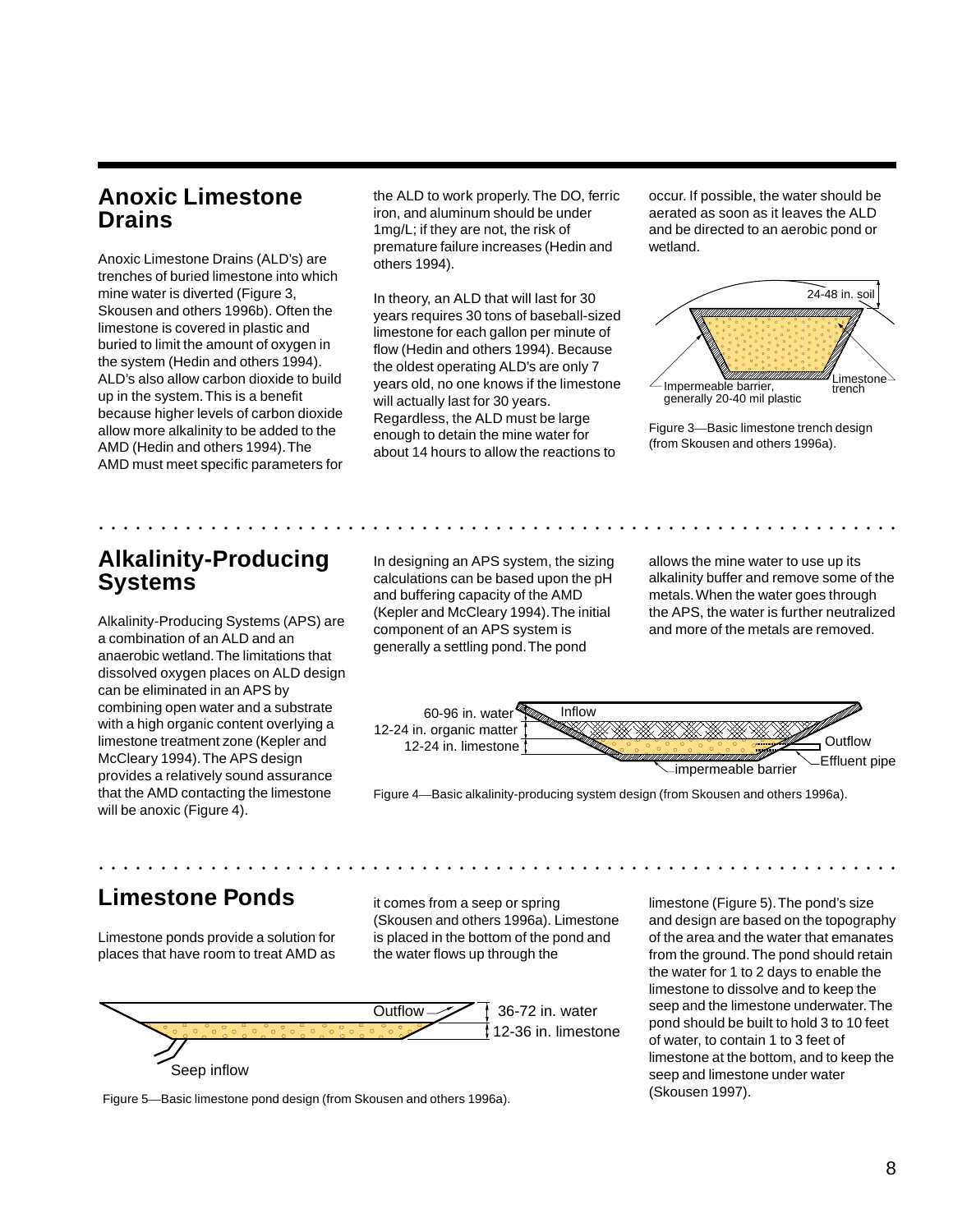### **Reverse Alkalinity-Producing Systems**

The applications for Reverse Alkalinity-Producing Systems (RAPS) are similar to those for limestone ponds (Figure 6). If the water contains oxygen, a pond can be constructed at the seep's upwelling. Organic matter may be layered in the bottom of the pond, and overlain by limestone (Skousen and others 1996b). The metals are filtered

and removed as they pass through the organic matter. Iron and sulfate are reduced to more benign forms, and the oxygen content is decreased. About 3

to 6 feet of water covers the organic matter and limestone to maintain anaerobic conditions. This system works well for moderate to low flows.



### **Open Limestone Channels**

Limestone will become armored when exposed to oxygen in mine water, but several studies have shown that it still adds alkalinity to the water although at a reduced rate. As a result, open limestone channels can be effective if designed properly (Figure 7).

Open limestone channels are particularly useful in steep terrain where long channels are possible. They offer

an AMD treatment opportunity where no other passive system is appropriate (Ziemkiewicz and others 1997). Since settlement basins will remove metals, they should be incorporated into the design.

aaaaaaaaaaaaaaaaaa aaaaaaaaaaaaaaaaaaaaaaaaaaaaaaaaaaaaaaaaaaaaaaa

The most successful channels have slopes steeper than 20% and use coarse limestone. Both the slope of the channel and the size of the limestone can minimize the settling of metals in suspension, preventing the channel from becoming plugged (Ziemkiewicz and others 1997).



Figure 7—Basic open limestone channel design. Limestone can be placed along sides and in the bottom of culverts, diversions, ditches, or stream channels (from Skousen and others 1996a).

### **Diversion Wells**

The diversion well is a simple device developed for treating stream acidity caused by acid rain in Norway and Sweden (Skousen 1997). It has been adapted for AMD treatment in the Eastern United States. A typical diversion well consists of a cylinder or vertical tank of metal or concrete, 5 to 6 feet in diameter and 6.5 to 8 feet deep, filled with sand-sized limestone and sunk into the ground by a stream (Figure 8). A large pipe, 8 to 12 inches in diameter, is placed vertically in the center of the well with its end slightly above the bottom. Water is fed into the pipe from an upstream dam or deep

mine portal with a hydraulic head of at least 8 feet (the height of well). The water flows down the pipe, exits the pipe near the bottom of the well, then flows up through the limestone in the well. The flow must be rapid enough to agitate the bed of limestone particles. The acid water dissolves the limestone, generating alkalinity. The metal that precipitates out of the water is flushed through the system by water flowing out the top of the well. The churning action also helps dissolve limestone and ensures that fresh limestone surfaces are always exposed.



Figure 8—Basic diversion well design (from Skousen 1997).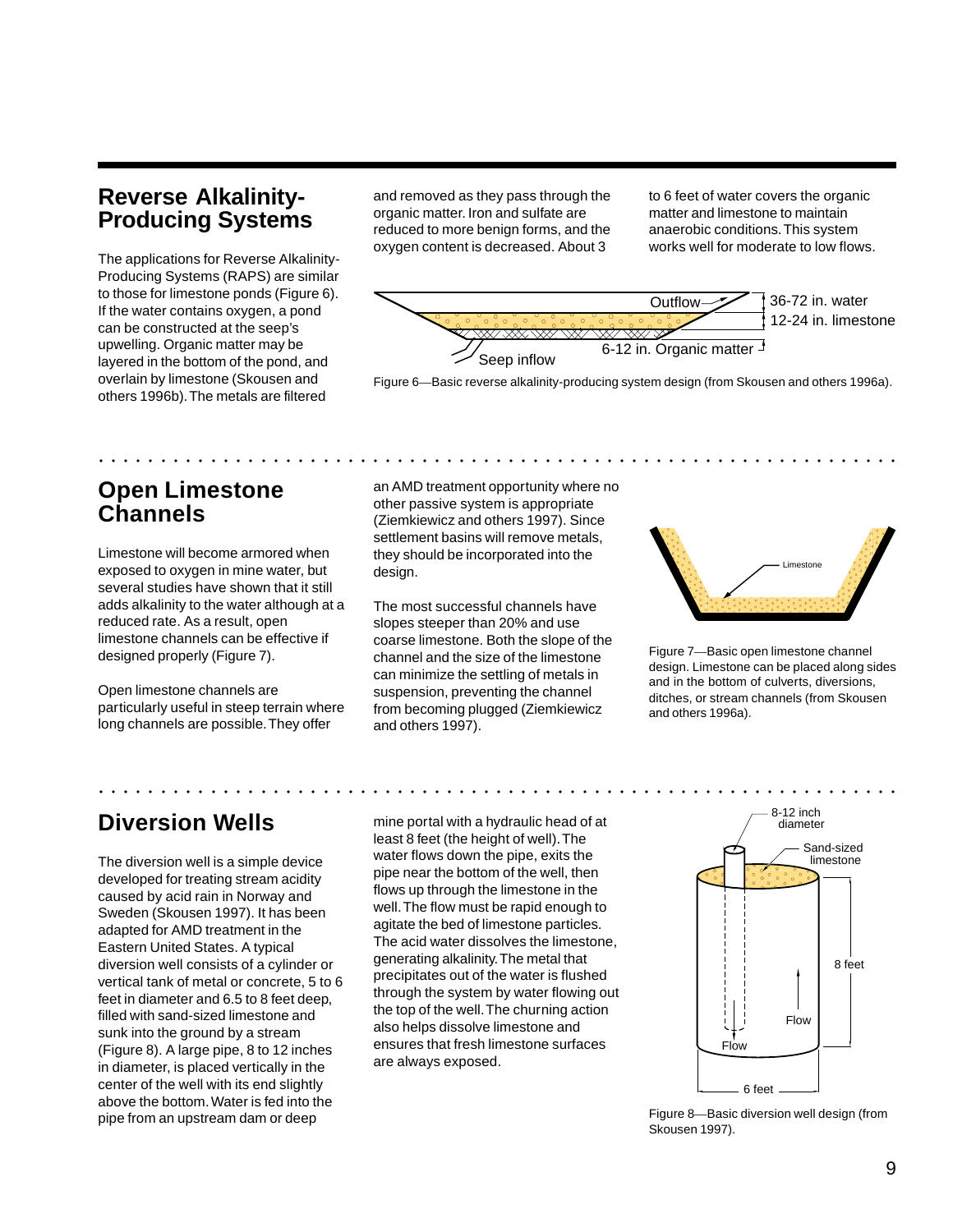### **Limestone Sand Treatment**

Sand-sized limestone may be directly dumped into streams at various locations in the watershed. The sand will be redistributed downstream, neutralizing acid as the limestone moves along the streambed. The limestone particles can become armored, but the agitation and scouring in the streambed should keep fresh surfaces available for reaction.

aaaaaaaaaaaaaaaaaa aaaaaaaaaaaaaaaaaaaaaaaaaaaaaaaaaaaaaaaaaaaaaaa

Because of limestone grain size and stream redistribution, the river would probably need to be treated three times a year to maintain water quality suitable for fish populations.

### **Permeable Reactive Wall**

One way to treat acidic groundwater is to build a permeable reactive wall within the contaminated aquifer (Benner and others 1997). The wall needs to be placed so that all of the groundwater in the aquifer will eventually pass through it (Figure 9). This requirement limits use of the wall to areas where the aquifer is relatively small or is confined (Benner and others 1997).

The reactive material that makes up the wall can either remove the contaminants in the water or decrease them. The material for the wall must satisfy five criteria. First the material must be sufficiently reactive to reduce sulfate concentrations. The material also must be permeable enough to accommodate the groundwater flux rates at the sites. The material must sustain its permeability and reactivity over a long time period. Finally, the material must be readily available and affordable with respect to site conditions. Designs for a permeable reactive wall are still in their initial phase, but it has been determined that a substrate comprised of municipal compost, leaf compost, and wood chips mixed with pea gravel will provide an effective catalyst for cleaning groundwater. At this point, no one is sure exactly how long the reactive materials will maintain their effectiveness.



 $\overline{\phantom{0}}$ 

Figure 9—Basic permeable reactive wall design (from Benner and others 1997).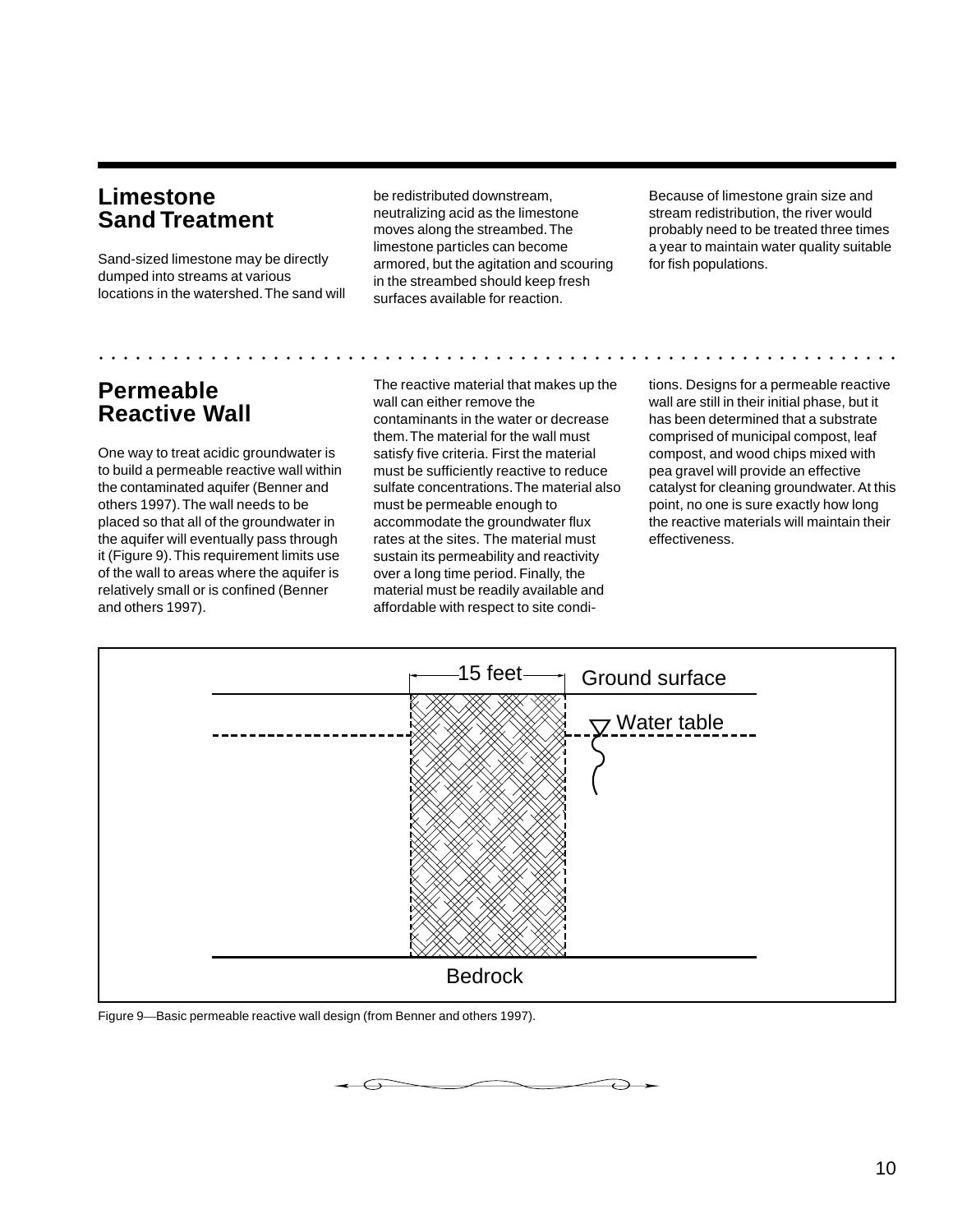## **Passive In-Situ Reduction of AMD**

The passive in-situ methods for treating AMD focus on:

- Increasing pH to precipitate metals
- Using biological reduction agents to precipitate metals.

These treatments enhance natural processes to reduce maintenance and cost. An alternative is to create conditions that eliminate one or more of the components of AMD generation within the source area: remove the supply of oxygen, prevent water from entering the workings, and/or prevent the oxidation of sulfide minerals. Two general methods to eliminate the components of AMD generation are to flood the underground workings or to directly reduce groundwater flow through the AMD source rock.

### **Mine Flooding**

Flooding underground workings greatly reduces sulfide oxidation. Subsequent rock-water chemical reactions may reduce the oxidation-reduction potential enough to precipitate dissolved metals from the mine waters. Metals such as copper, lead, and zinc are transported as dissolved oxide or sulfate complexes in acid waters. In a flooded mine, dissolved oxygen that is consumed cannot be replaced by atmospheric oxygen. As this process continues, the oxidation-reduction potential decreases and sulfides begin to precipitate. A reducing agent such as sulfur is needed to promote precipitation of sulfides. The sulfur can exist as free sulfur (Lindsay 1979) or as pyrite (Guilbert and Park 1986), which is relatively soluble and is generally abundant in sulfide ore bodies. Organic carbon, such as mine timbers and other wood debris, is another reducing agent, although the supply is limited.

Inundating the exposed sulfides that generate acid can reverse the process and produce waters in which the pH is

nearly neutral. This has been demonstrated in ongoing work by the Montana Bureau of Mines and Geology at several mines near Butte, Montana. Similar conditions have been observed at several small, flooded shafts and adits throughout Montana.

Inducing flooding in some mines will require that adits be plugged. However, recognition of the geochemical process may reduce the degree of plugging needed. In mines where the final hydrostatic head on the plug may be too high, relief holes at the appropriate elevations may reduce the final head, but would yield good quality water.

### **Direct Reduction of Flow**

One method of AMD prevention is through the use of barriers. They can be placed to prevent the movement of water and oxygen into areas containing acid-producing rock. In general, these methods can reduce AMD, but not entirely control it (Ziemkiewicz and Skousen 1996). Barriers can be used in two different ways: grout barriers can be used to plug rock fractures within a mine, and soil barriers can be used to encapsulate acid-producing tailings. Both methods redirect groundwater flow away from acidic material.

Several methods are used in mining and construction to reduce, divert, or eliminate groundwater flow to openings. The more common methods include:

#### **• Grouting (Inside)**

Grouting fractures to reduce flow is often used in active mines where pumping costs and water-treatment costs can be reduced if grouting is at least partially successful. The grout can be injected into the country rock outside the ore body or can be applied as a lining on the

exposed surface within the workings. Applying either technique requires detailed knowledge of the rock and grout material (for example, see Fotieva and Sammal 1987). The success of this type of grouting appears to be greatest when it is injected ahead of the water that flows into the mine.

#### **• Grouting (Outside)**

There have been several recent attempts at drilling and grouting from the ground surface into the unmined area just outside the opening of a new mine adit. Success is generally very limited. Recent investigations by the Montana Bureau of Mines and Geology in the Butte area indicate the need for precise placement of drill holes. The area or volume of influence by the underground opening can be quite limited and require a precision of a few feet. Accurate information on the depth and position of the opening is needed and can be difficult to obtain. Several methods of mine water control using this approach are described by Szentirmai (1985), USDI Bureau of Reclamation, (1987), DuBois (1984), Ewert (1992), Fotieva and Sammal (1987), and Jacenkow and others (1984).

#### **• Adit Plugging**

This method has been applied under a variety of conditions with mixed success. Several adit plugs have failed catastrophically a few years after placement. Sitespecific, detailed information is needed on the rock quality, the predicted final hydrostatic pressure, and the effects water quality may have on the plug material. Several methods, including the one presented by Cogan and Kintzer (1987), have been developed for active and inactive mines. The possibility of unwanted side effects remains. As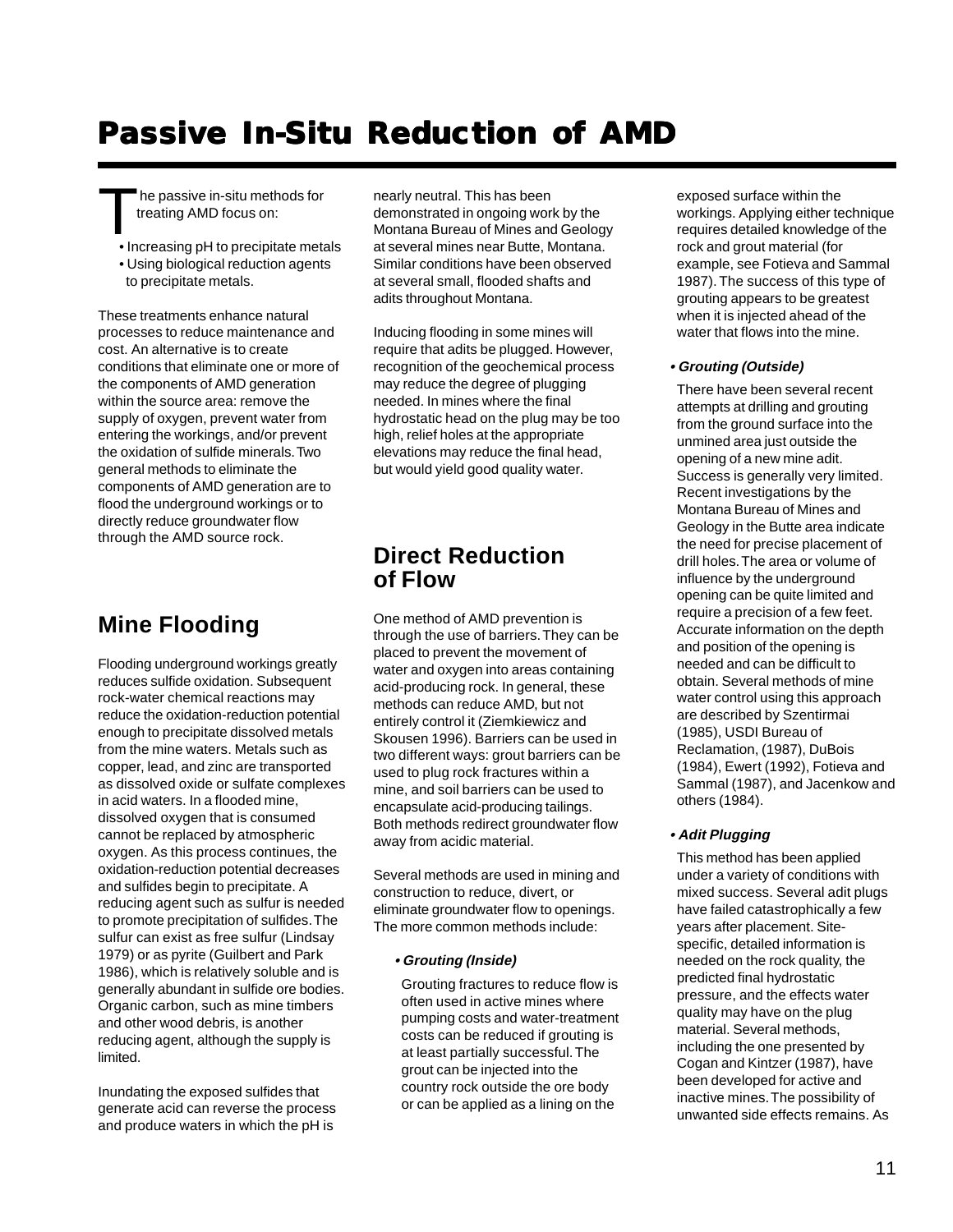discussed, flooding underground workings often causes conditions that lead to precipitation of metalsulfides and an increase in pH, both desirable effects. However, if the hydraulic conductivity of the ore body and country rock are sufficiently high, acidic water can leak out into other adjacent areas before reducing conditions can be achieved. This makes water treatment difficult and may lead to other conditions such as slope failure. At this time, the developing consensus is that plugging coal mines is at best a temporary solution (Ziemkiewicz 1996).

#### **• Backfilling**

Backfilling the mine may also be a viable option. Backfilling can reduce the acid loading substantially by reducing the groundwater flow and infiltration, and dissolved oxygen (DO) and acid concentration (Skousen and others 1996b). Encouraging rapid runoff and discouraging recharge into zones of acidic backfill will also help reduce the total acid load from the site.

#### **• Groundwater Recharge Control**

In some mines, the ore body extended to or was near the ground surface. Mining such ore bodies necessitated shallow workings confined to vertically oriented pay zones. The majority of groundwater now entering such workings is from surface recharge originating from a relatively small area around the mine. The closer the mine is to the groundwater recharge area, the smaller the recharge area is for the mine. Reducing or eliminating infiltration in the recharge area can greatly reduce or eliminate adit discharge. Ackman and Jones (1991) describe techniques used to reduce stream flow loss to underground openings. Similar methods could be used to identify high-recharge areas of

groundwater flow to underground workings.

#### **• Interception/Diversion**

This method has been more commonly proposed for coal mines where the coal bed lies flat and the groundwater quality in the overburden is good. Horizontal wells are installed in the overburden to reduce flow into the mine and divert water away from the workings. This sometimes occurs naturally in hardrock mines of similar shape.

The size and shape of the mine play an important role in selecting a method to control groundwater flow. The geologic and hydrogeologic nature of the ore body and surrounding country rock also determines how groundwater flow is affected by the opening and any subsequent attempt at control. A simplifying assumption is that the size, shape, and geologic history of the ore body control the size, shape, and mining method used to extract the ore. With this in mind, a simple classification

scheme (Figure 10) has been constructed to determine the best methods to consider for a given mine.

The mine type axis of Figure 10 refers to the general location of the surface opening with respect to the workings. The adit can be the lowest point in the mine with all workings above the adit, at the highest point (rare), or at some point in between with workings above and below the adit (common). Mines that used a shaft for access may be partially flooded or completely flooded.

Accurately classifying a given site and selecting a remedy will require information on the geologic and mineralogic controls on ore placement and weathering, mining and exploration methods, and controls on groundwater flow (fracture density, aperture, and orientation). Each method of adit discharge control comes with its own set of limitations. These limitations should be well understood for the conditions of each site. No single method is a cure-all. A combination of methods will usually give the best results.

**Adit (mid)** Shaft (full)<br>
ft (part)<br>
(asse)<br>
(*Relation*)<br>
(*Relation*)<br>
(*Relation*)<br>
(*Relation*)<br>
(*Relation*) **Shaft (part)**<br> **Mither the type**<br> **Mine type Adit (base) Adit (top) Methods H >> (deep) Plugging Recharge Control Interception/Division Grouting (inside) Grouting (outside) Flooding V >> H (shallow) V >> H (deep) H >> V (shallow)**

**Control**

Figure 10—The mine type and the shape of the mine are considered when selecting one or more methods to control adit discharge. The vertical extent of the workings may be much greater than their horizontal extent (V>>H) or their horizontal extent may be much greater than their vertical extent (H>>V). Shafts may be fully flooded (full) or partially flooded (part).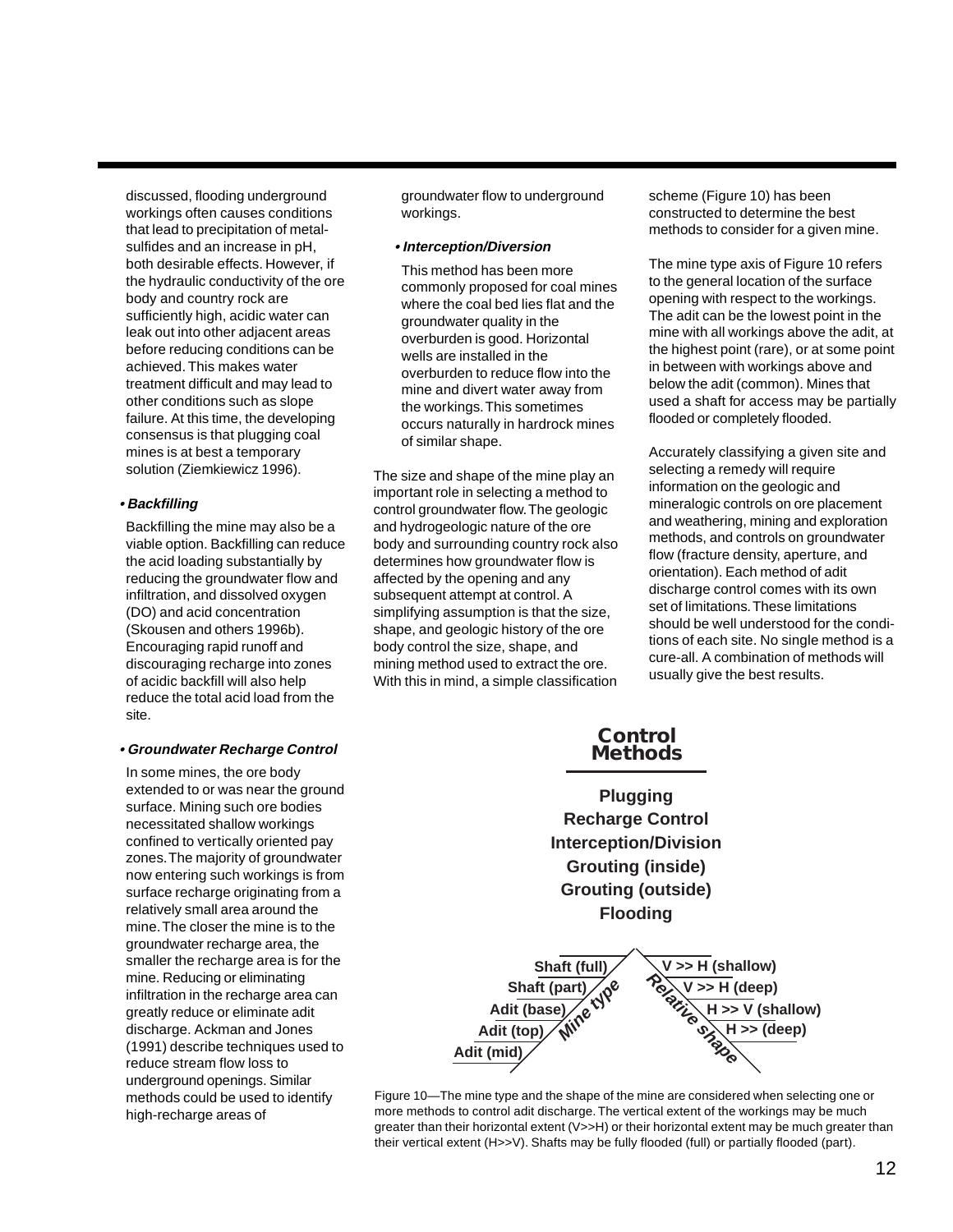Consider a mine that has a discharging adit at the base of the workings (adit, base), located near the bottom of the drainage (deep), with several levels of workings that extend up into the ore body (V>>H). Grouting from the outside of the mine would require a lot of deep drilling, which is expensive and difficult to apply with accuracy. Because of the mine's vertical extent, the workings intercept a large part of the groundwater flow. The groundwater

recharge area for the mine may be quite large and difficult to control. For this type of mine, the best approach may be grouting fractures within the mine, an adit plug, or, depending on the quality and quantity of the water, a combination of the two methods.

The approach would be different if the same mine was near the top of the drainage (adit, base; shallow; V>>H).

The recharge area would likely be smaller since the workings are closer to the surface. Grouting from the outside the mine or recharge control may be the preferred control method.

Once adit discharge has been controlled to the degree possible, the remaining discharge will need to be treated. The flowchart below (Figure 11) will help you choose the appropriate passive treatment system.



Figure 11—Flow chart for selecting the proper passive treatment design (from Hedin and others 1994).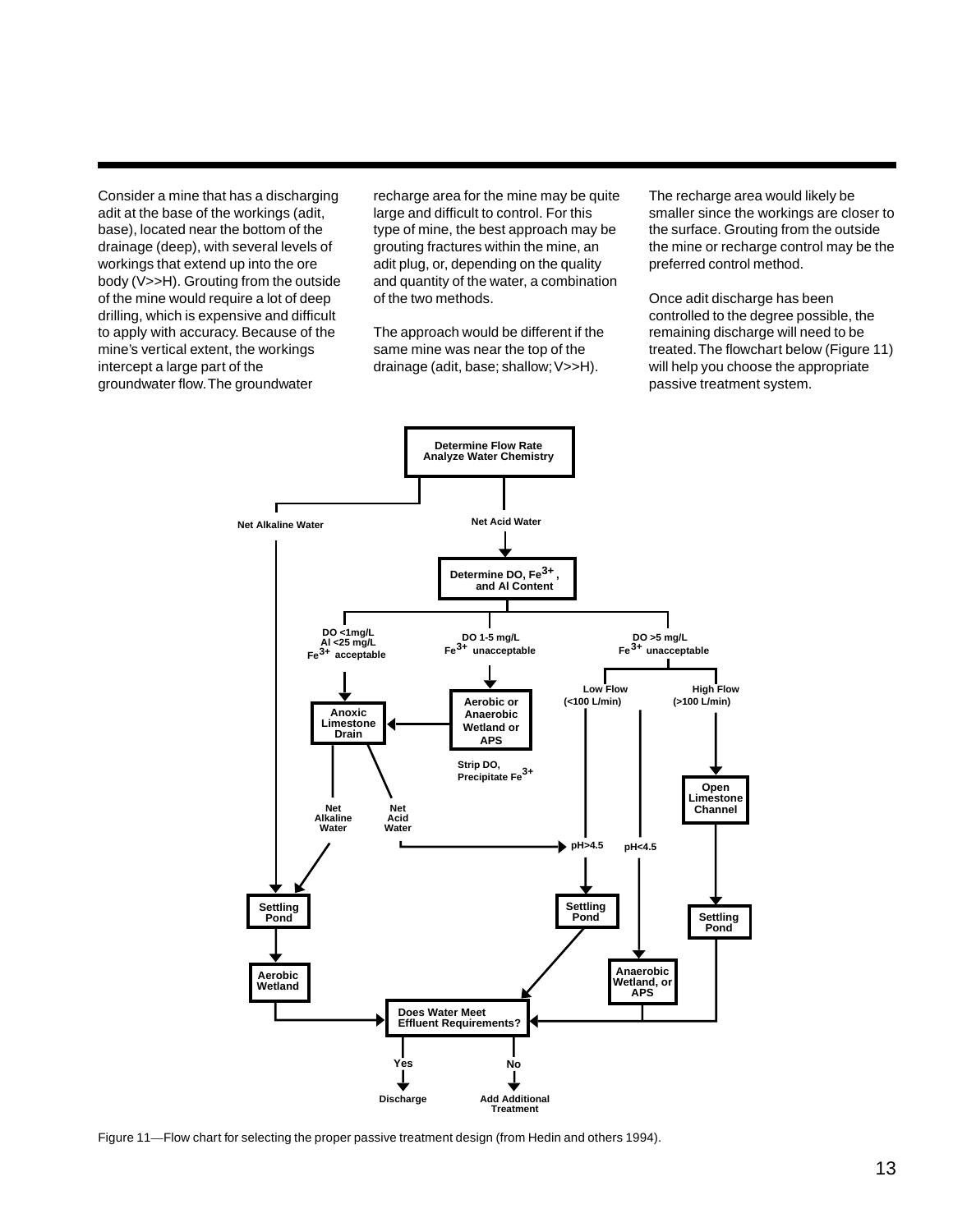## **Planning to Control AMD at Current or Proposed Mines**

**Some measures can be taken at** operating mines to prevent AMD from becoming a problem. The Surface Mine Control and Reclamation Act requires operators and regulators to predict the amount of acid mine drainage that may occur on a potential mine site before disturbance (Ziemkiewicz and Skousen 1996).

Three important factors in determining and preventing AMD are: geochemical analysis of overburden, the site's hydrology after mining, and the method of overburden placement in the backfill during reclamation (Ziemkiewicz and Skousen 1996).

Geochemical analyses of overburden should take place during the planning stage of a mine. Before mining, overburden strata need to be classified according to Acid-Base Accounting (ABA). This testing process determines if the material is net alkaline or net acidic (Meek 1996). These tests will determine whether the overburden will produce acid once it has been broken up and subjected to weathering.

The hydrology of the site after mining is also important. Because the overburden is broken into smaller rocks during mining, the reclaimed ground will have a

 $\overline{\phantom{0}}$ 

different composition than it did before mining. This could cause water to move through the site differently than it had previously (Ziemkiewicz and Skousen 1996). Knowing where the water will go helps determine where the acidproducing material should not be placed.

By knowing the hydrology after mining, the acid-producing overburden can be placed in the backfill so that it will remain relatively dry. If that is not possible, the material can be blended with acid-neutralizing rock to develop an inert rock mass (Ziemkiewicz and Skousen 1996).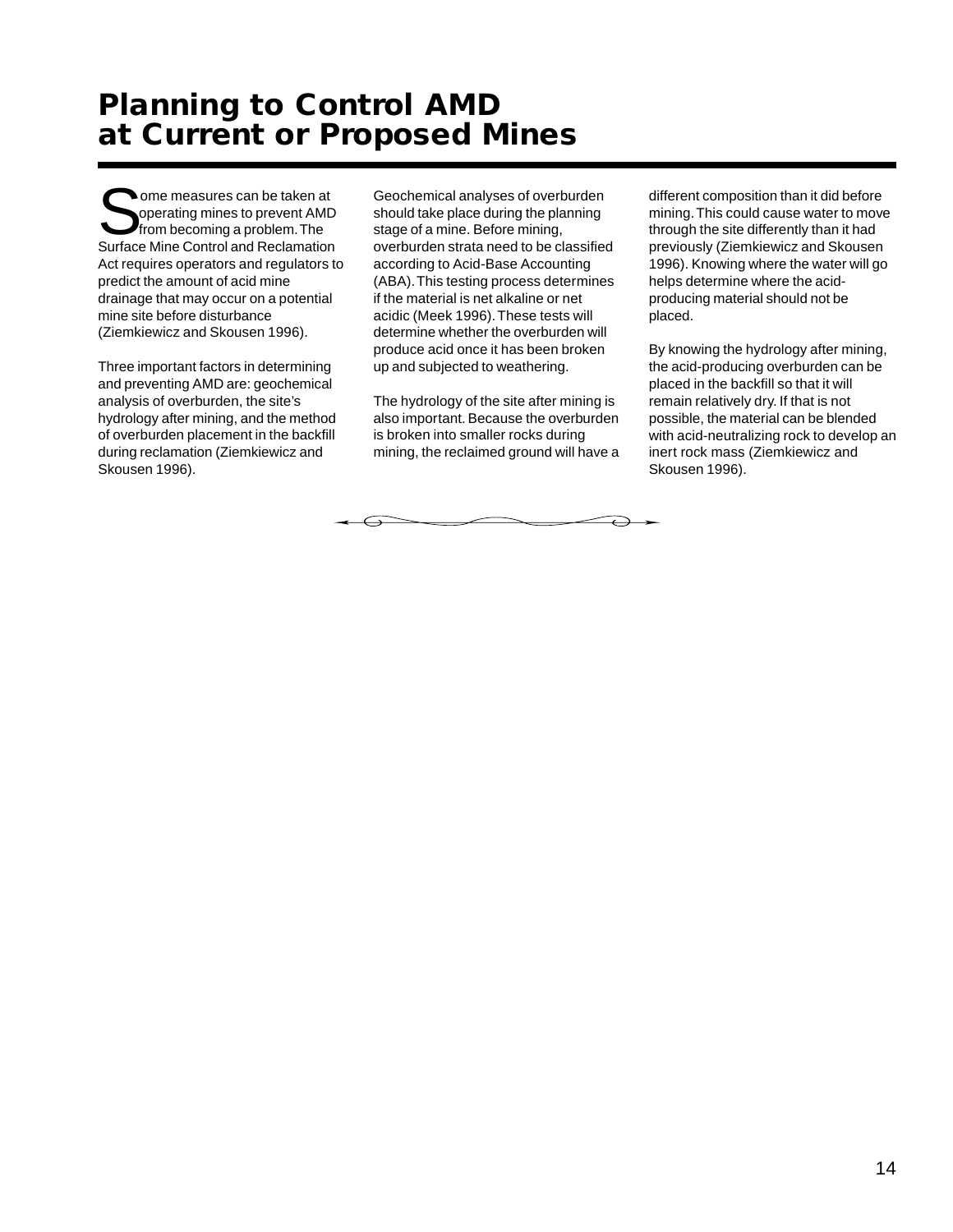# **Conclusions**

cid mine drainage affects many<br>sites and can be an incredibly<br>Unfortunately there is no simple sites and can be an incredibly difficult problem to solve. Unfortunately, there is no simple

solution because mine sites vary so much and because site characteristics determine what can and cannot be done. It may be possible to use any of the above systems—or a combination

of them—to create nearly pristine water. Even if the acid mine drainage problem may not completely disappear, reducing it will go a long way toward solving it.

 $\ominus$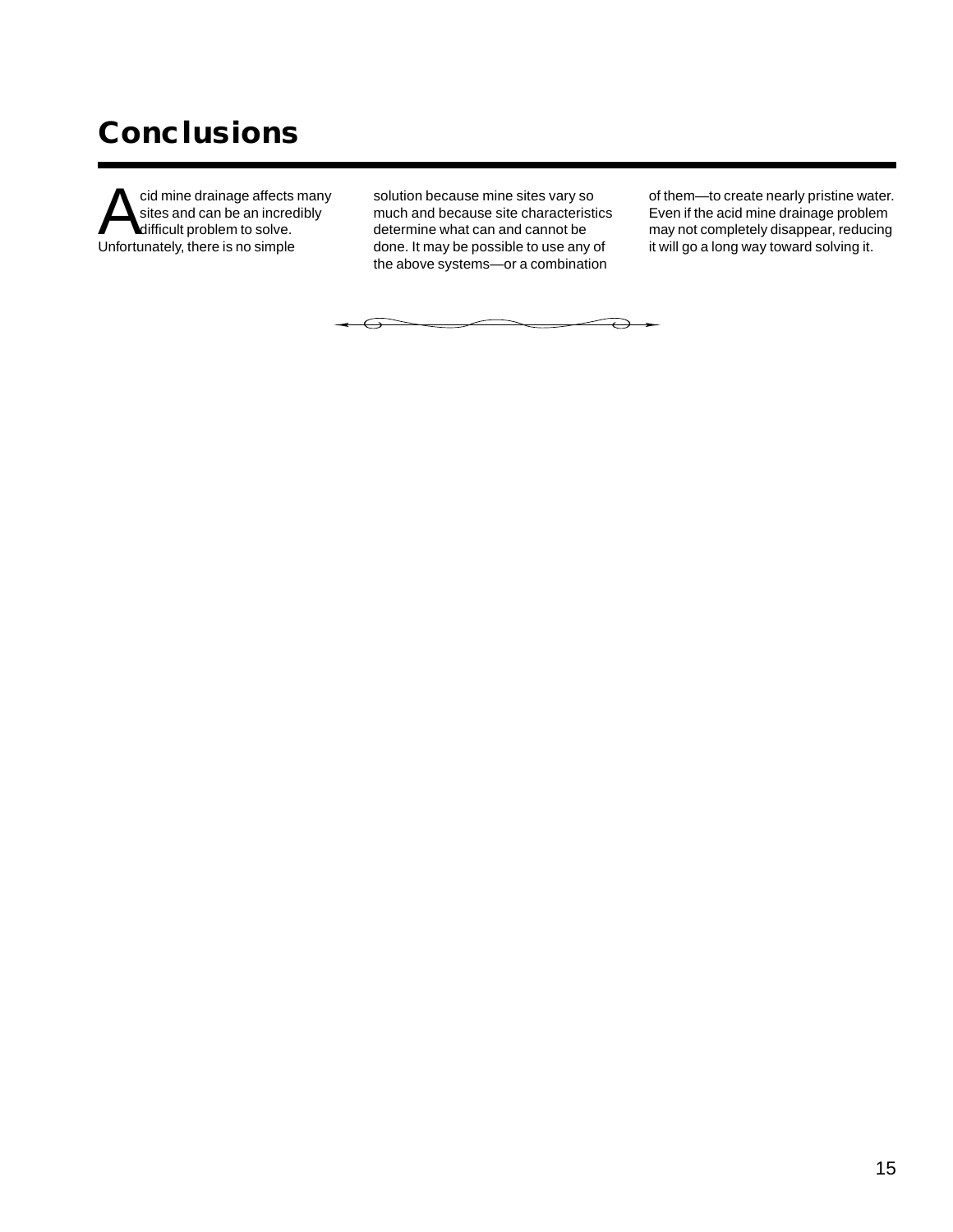## **References**

Ackman,T.E.; Jones, J.R. 1991. Methods to identify and reduce potential surface stream water losses into abandoned underground mines. Environmental Geology and Water Sciences. 17(3): 227-232. May/June.

Benner, S.G.; Blowes, D.W.; Ptacek, C.J. 1997. A full-scale porous reactive wall for prevention of acid mine drainage. Groundwater Monitoring and Remediation.

Brick, C. 1998. Unpublished notes from Geology 431-Geochemistry. Missoula, MT: University of Montana.

Cogan, J.; Kintzer, F.C. 1987. Tunnel plug design at Tyee Lake. Bulletin of the Association of Engineering Geologists. 24(1): 27-42. February.

Cohen, R.R.H. 1996. The technology and operation of passive mine drainage treatment systems. In: Managing environmental problems at inactive and abandoned metals mine sites. Sem. Publ. EPA/625/R-95/007. Environmental Protection Agency

DeLuca, T.H. 1997. Unpublished notes from Forestry 410-Soil Morphology. Missoula, MT: University of Montana.

DuBois, H.L.E. 1984. High pressure grouting in deep gold mines. In: Water in mining and underground works (El Agua en la Mineria y Trabajos Subterraneos). Vol. I. SIAMOS 78: 391-407.

Durkin, T.V.; Herrmann, J.G. 1996. Focusing on the problem of mining wastes: an introduction to acid mine drainage. In: Managing environmental problems at inactive and abandoned metals mine sites. Sem. Publ. EPA/625/ R-95/007. Environmental Protection Agency.

Eger, P. 1994. Wetland treatment for trace metal removal from mine drainage: the importance of aerobic and anaerobic processes. Water Science Technology. 29(4). Great Britain.

Eger, P.; Wagner, J.R. 1995. Sulfate reduction for the treatment of acid mine drainage: long term solution or short term fix? Conference on mining and the environment. Sudbury, Ontario, Canada.

Eger, P.; Wagner, J.R.; Kassa, Z.; Melchert, G.D. 1994. Metal removal in wetland treatment systems. In: International Land Reclamation and Mine Drainage Conference and the Third International Conference on the Abatement of Acidic Drainage. Vol. 1: Mine drainage. Spec. Publ. SP 06A-94. U.S. Department of the Interior, Bureau of Mines.

Eger, P.; Wagner, J.R.; Melchert, G.D. 1996. The use of overland flow wetland treatment systems to remove nickel from neutral mine drainage. Annual meeting of the American Society for Surface Mining and Reclamation. Knoxville, TN.

Ewert, F. K.1992. The individual groutability of rocks. International Water Power and Dam Construction. 44(1): 23- 30. January.

Fotieva, N.N.; Sammal, A.S. 1987. Calculation of pressure tunnel linings with consideration of consolidation grouting of the rocks. Hydrotechnical Construction. 21(1): 6-8, July. Translated from Gidrotekhnicheskoe Stroitel'stvo. (1): 17-19, January 1987.

Guilbert, A.M.; Park, C.F. 1986. The geology of ore deposits. New York: W.H. Freeman and Company. 985 p.

Hedin, R.S.; Narin, R.W.; Kleinmann, R.L.P. 1994. Passive treatment of coal mine drainage. Inf. Circ. 9389. U.S. Department of the Interior, Bureau of Mines.

Jacenkow, B.; Balcerzak, A.; Gizynski, W.; Gnatowski, M.; Pietak, A.1984. Application of new chemical grouts in strengthening and sealing of soils. In: Water in mining and underground works (El Agua en la Mineria y Trabajos Subterraneos). Vol. 1. SIAMOS 78: 429- 439.

Kepler, D.A.; McCleary, E.C. 1994. Successive alkalinity-producing systems (SAPS) for the treatment of acidic mine drainage. In: International Land Reclamation and Mine Drainage Conference and the Third International Conference on the Abatement of Acidic Drainage. Vol. 1: Mine drainage. Spec. Publ. SP 06A-94.U.S. Department of the Interior, Bureau of Mines.

Lindsay, W.L. 1979. Chemical equilibria in soils. New York: John Wiley and Sons. 449 p.

Marcus, Jerrold J. 1997. Mining environmental handbook: effects of mining on the environment and American environmental controls on mining. San Mateo, CA: Imperial College Press. 785 p.

Meek, F.A. 1996. Evaluation of acid prevention techniques used in surface mining. In: Skousen, J.G.; Ziemkiewicz, P.F. Compilers. Acid mine drainage: control and treatment. Morgantown, WV: West Virginia University and the National Mine Land Reclamation Center: 121-128.

Robertson, A. MacG. 1996. The importance of site characterization for remediation of abandoned mine lands. In: Managing environmental problems at inactive and abandoned metals mine sites. Sem. Publ. EPA/625/R-95/007. Environmental Protection Agency.

Skousen, J.G. 1997. Overview of passive systems for treating acid mine drainage. Green Lands. 27(4).

Skousen, J.G.; Faulkner, B.; Sterner, P. 1996a. A passive treatment system and improvement of water quality. In: Skousen, J.G.; Ziemkiewicz, P.F. Compilers. Acid mine drainage: control and treatment. Morgantown, WV: West Virginia University and the National Mine Land Reclamation Center: 331- 344.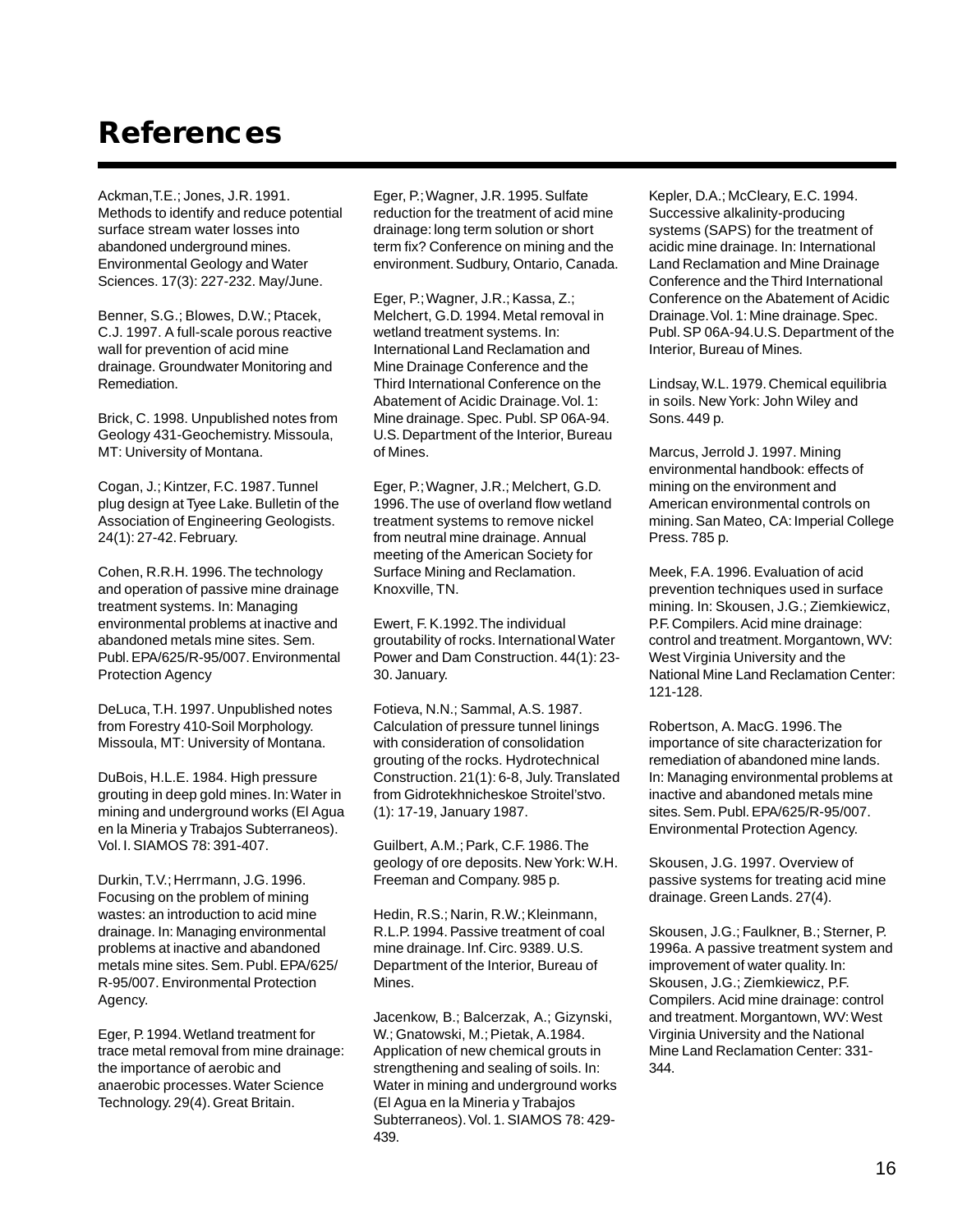treating acid mine drainage. In: Skousen, J.G.; Ziemkiewicz, P.F. Compilers. Acid mine drainage: control and treatment. Morgantown, WV: West Virginia University and the National Mine Land Reclamation Center: 249- 260.

Szentirmai, L.1985. Combined system of sealing a mine under heavy karstic water hazard. In: Mine water: proceedings of the Second International Congress, Granada, Spain, September 1985. Budapest, Hungary: Central

Institute for Mining Development Budapest: 411-423.

U.S. Department of the Interior, Bureau of Reclamation Engineering and Research Center. 1987. Cement grout flow behavior in fractured rock. Rep. REC-ERC-87-7. Springfield, VA: National Technical Information Service. B87-235420. 51 p.

Ziemkiewicz, P.F. 1996. Post nasal drip. http://www.info-mine.com/list\_archives/ enviromine\_technical/

 $\overline{\phantom{a}}$ 

Ziemkiewicz, P.; Skousen, J. 1996. Overview of acid mine drainage at source: control strategies. In: Skousen, J.G.; Ziemkiewicz, P.F. Compilers. Acid mine drainage: control and treatment. Morgantown, WV: West Virginia University and the National Mine Land Reclamation Center: 69-78.

Ziemkiewicz, P.F.; Skousen, J.G.; Brant, D.L.; Sterner, P.L.; Lovett, R.J. 1997. Acid mine drainage treatment with armored limestone in open limestone channels. Journal of Environmental Quality (26): 1017-1024.